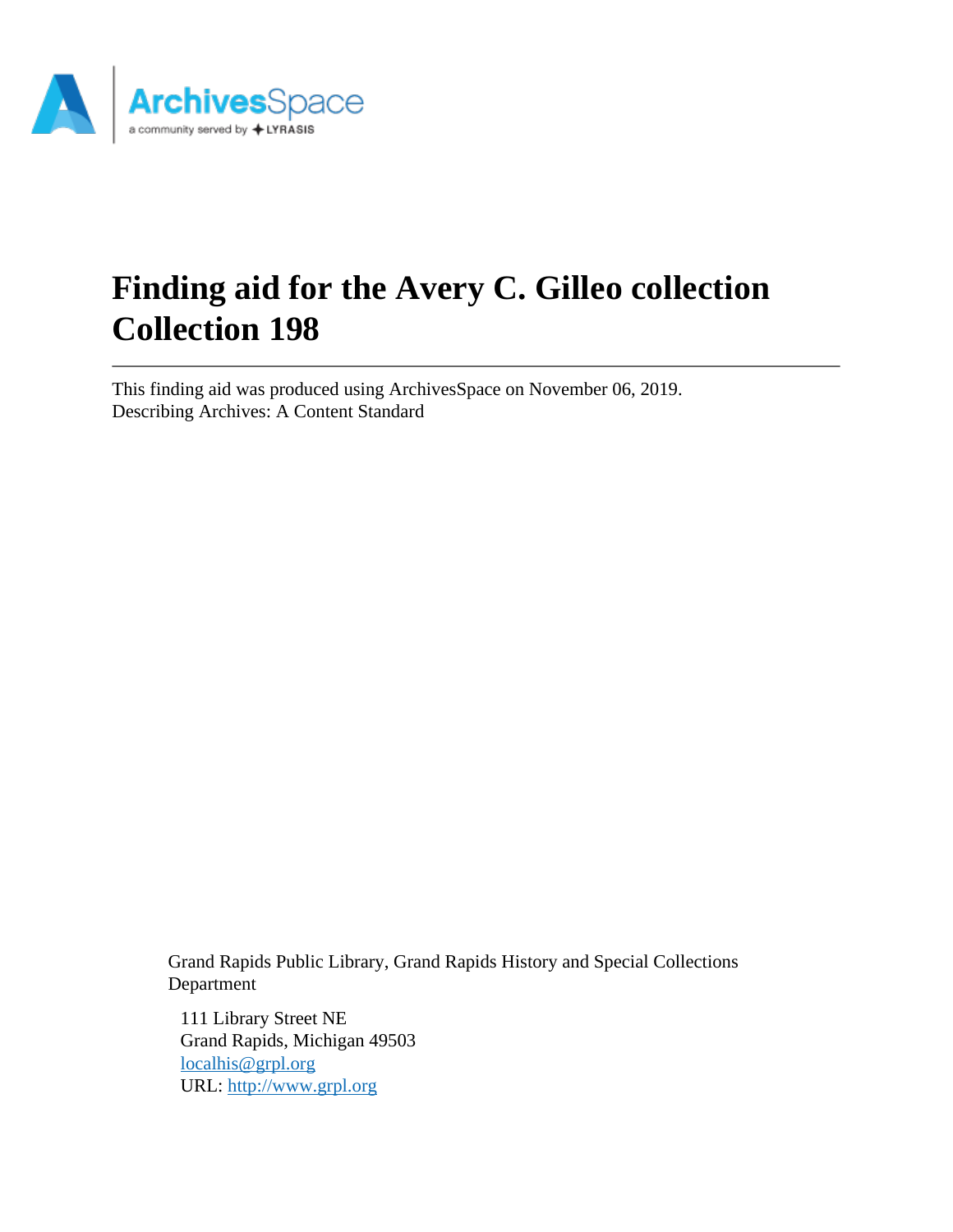# <span id="page-1-0"></span>**Table of Contents**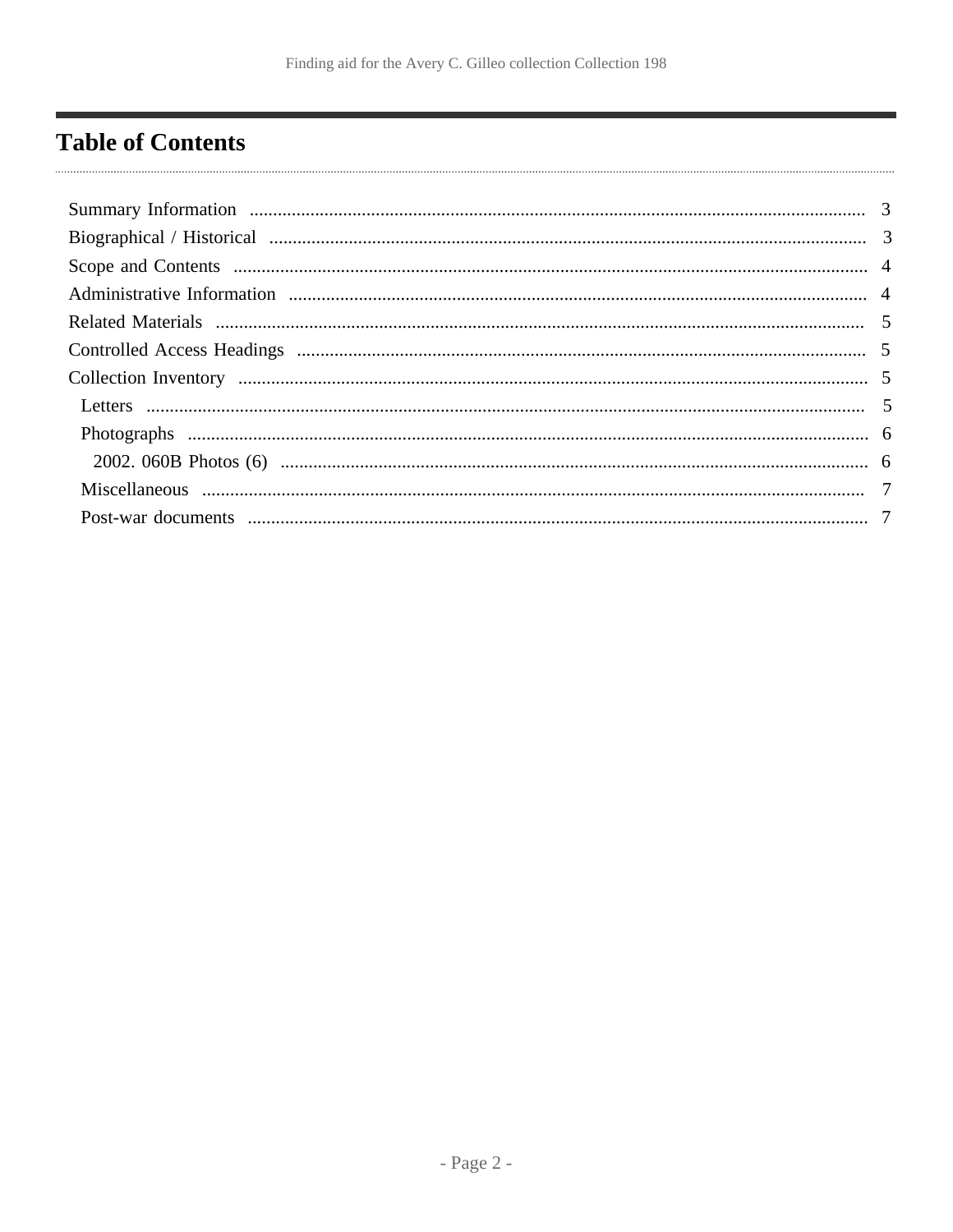### <span id="page-2-0"></span>**Summary Information**

| <b>Repository:</b>                                              | Grand Rapids Public Library, Grand Rapids History and Special<br><b>Collections Department</b>                                                                                                                                                                                                                                                                                                                                                                                                                                                                                                                                                                                                                                                                                          |
|-----------------------------------------------------------------|-----------------------------------------------------------------------------------------------------------------------------------------------------------------------------------------------------------------------------------------------------------------------------------------------------------------------------------------------------------------------------------------------------------------------------------------------------------------------------------------------------------------------------------------------------------------------------------------------------------------------------------------------------------------------------------------------------------------------------------------------------------------------------------------|
| <b>Creator:</b>                                                 | Gilleo, Avery C                                                                                                                                                                                                                                                                                                                                                                                                                                                                                                                                                                                                                                                                                                                                                                         |
| <b>Title:</b>                                                   | Avery C. Gilleo collection                                                                                                                                                                                                                                                                                                                                                                                                                                                                                                                                                                                                                                                                                                                                                              |
| ID:                                                             | Collection 198                                                                                                                                                                                                                                                                                                                                                                                                                                                                                                                                                                                                                                                                                                                                                                          |
| <b>ID</b> [Archivists<br><b>Toolkit</b><br>Database::RESOURCE]: | 206                                                                                                                                                                                                                                                                                                                                                                                                                                                                                                                                                                                                                                                                                                                                                                                     |
| Date [inclusive]:                                               | 1915-1919                                                                                                                                                                                                                                                                                                                                                                                                                                                                                                                                                                                                                                                                                                                                                                               |
| <b>Physical Description:</b>                                    | 2 Linear Feet Four boxes                                                                                                                                                                                                                                                                                                                                                                                                                                                                                                                                                                                                                                                                                                                                                                |
| Language of the<br><b>Material:</b>                             | English                                                                                                                                                                                                                                                                                                                                                                                                                                                                                                                                                                                                                                                                                                                                                                                 |
| Abstract:                                                       | The Avery C. Gilleo collection includes letters written by him while<br>serving in the Michigan National Guard, 126th Infantry (63rd Brigade,<br>32nd Division, Company K) during World War I. The letters were<br>written to his fiancee Eleanore Alten, the daughter of painter Mathais<br>Alten. The collection also includes a portable letter writing kit that<br>Gilleo used while in service and a pocket compass-mirror combo. In<br>the letters Gilleo describes his duties as an officer, social issues and<br>plans for his future. The majority of the letters were written from Camp<br>Grayling, Texas; New Jersey and France. Assorted miscellania such as<br>photographs of unidentified family members and even Avery's school<br>work is included in this collection. |

**^** [Return to Table of Contents](#page-1-0)

# <span id="page-2-1"></span>**Biographical / Historical**

Avery Clare Gilleo was born in Lakeview, Michigan on June 4, 1894, and died in Ft. Lauderdale, Florida in 1946. (Jan. 17, 1957?) He was the son of Clarence and Gertrude Gilleo, and later resided at 333 Sunset NW, Grand Rapids. Schooling included Central High School of Grand Rapids and a brief enrollment at Junior College. Gilleo joined the Michigan National Guard and while on active duty attained the rank of First Lieutenant [and Second Lieutenant], and after the war was given the rank of Captain. While in France, Gilleo served with the American Expeditionary Forces, 126th Infantry, 63 Brigade, 32 Division,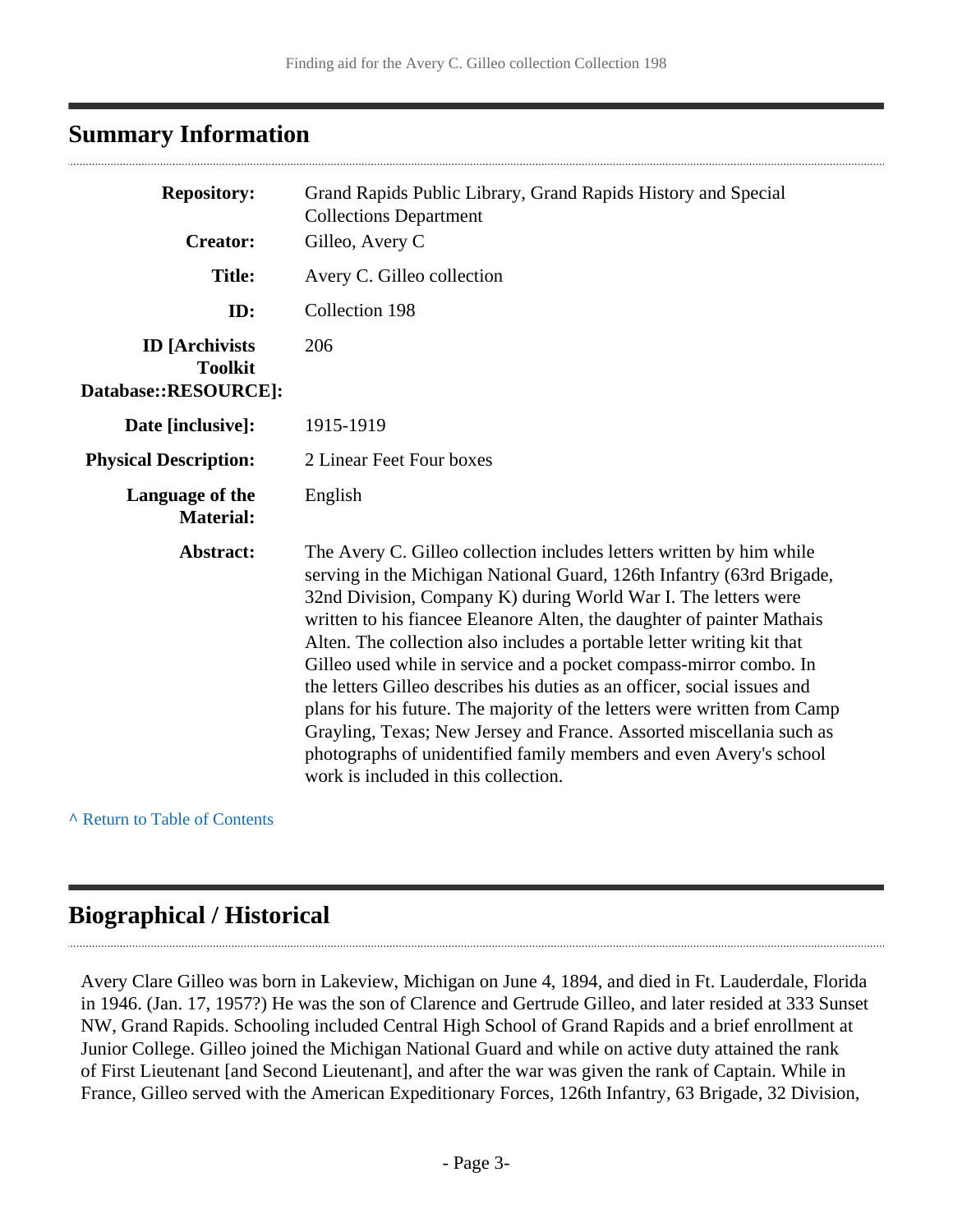Company K. Eleanore Alten (Dec. 1, 1896-Jan. 12, 1994) & Avery married after his return from the War, 1919. Eleanore was the eldest daughter of painter Mathias Alten.

Their son, M. Alten Gilleo (Mathias Alten Gilleo), was born May 20 1921 and died Nov. 14, 1980. He was a scientist with Allied Chemical Corporation in Morristown, New Jersey at his death. Their daughter, Anita Marie Gilleo, lives in Grand Rapids, and continues to attempt to set up an Historic House Museum for grandfather Mathias Alten's works and life. Avery was divorced from Eleanore 1927 and his second wife was Meta E. Baker.

**^** [Return to Table of Contents](#page-1-0)

# <span id="page-3-0"></span>**Scope and Contents**

This collection is made up of 278 letters written by Avery Gilleo to his fiancée Eleanore Alten, daughter of Grand Rapids, Michigan artist Mathias Alten. The letters were written while Gilleo was at Camp Grayling, on border patrol in El Paso, Texas, training in Waco, Texas, awaiting overseas deployment from New Jersey, and in France while fighting. The collection provides a glimpse at courtship by mail and the popular culture of the early 1900s. Issues like women's suffrage, temperance, newspaper coverage of World War I and illiteracy are among those addressed in the letters. Some letters also describe Gilleo's duties as an officer in the National Guard during World War I. Letters written near the end of the war describe Gilleo's two month stay in a hospital in France due to a leg injury.

**^** [Return to Table of Contents](#page-1-0)

# <span id="page-3-1"></span>**Administrative Information**

### **Publication Statement**

Grand Rapids Public Library, Grand Rapids History and Special Collections Department

111 Library Street NE Grand Rapids, Michigan 49503 [localhis@grpl.org](mailto:localhis@grpl.org) URL:<http://www.grpl.org>

### **Immediate Source of Acquisition**

Anita Gilleo, 1994, 2002; accession numbers 1994. 047, 2002.060, 2002. 060B, 2016.047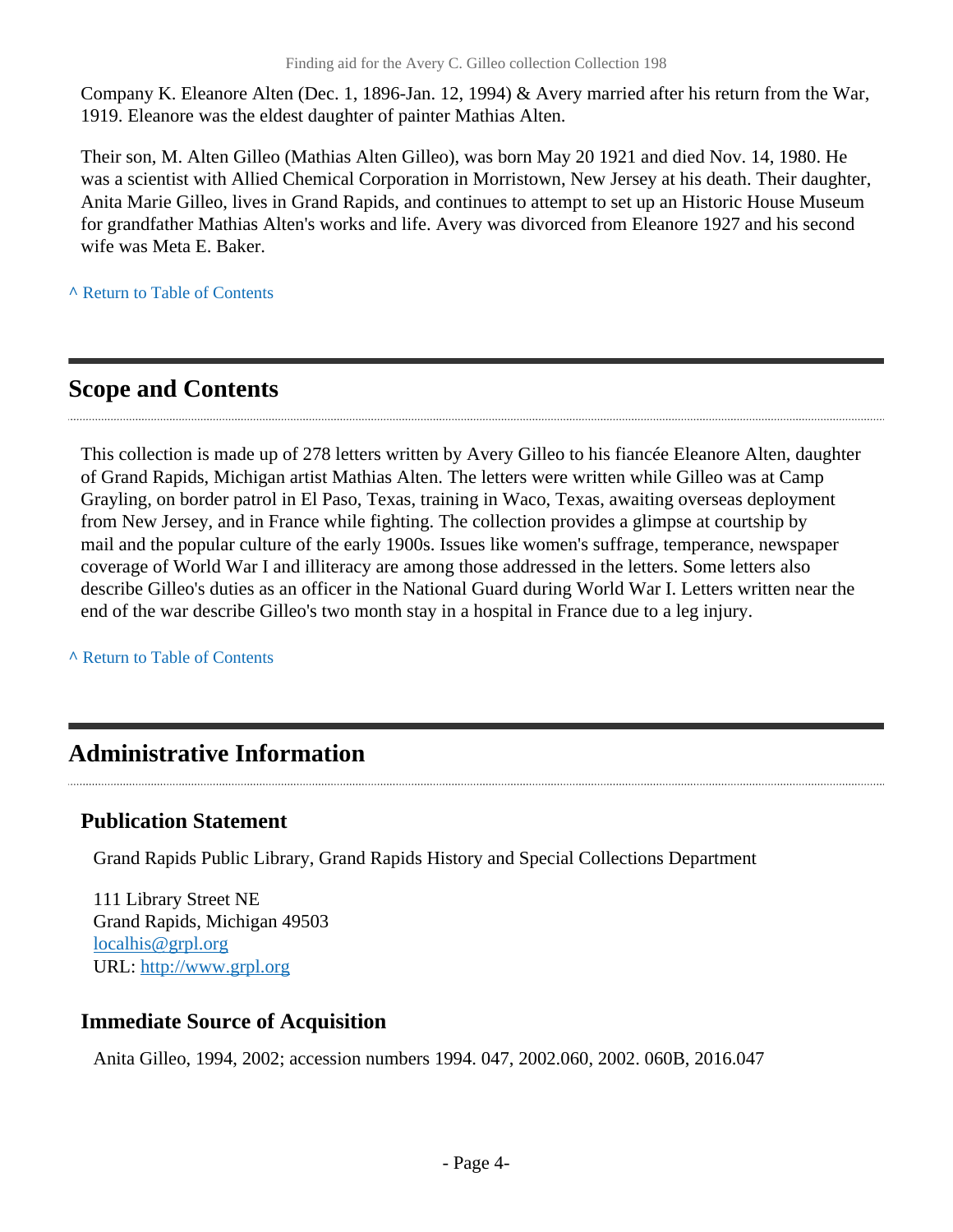### <span id="page-4-0"></span>**Related Materials**

#### **Related Materials**

See also Collection 318, Grand Rapids in World War I Collection, which includs additional information on local soldiers in the Great War and other GRPL archival collections related to that war.

Collection 365, Ralph W. Demmon Collection, including some image of Gilleo and his wife Eleanor Alten Gilleo, who was the sister of Demmon's wife, Camelia Alten Demmon.

**^** [Return to Table of Contents](#page-1-0)

### <span id="page-4-1"></span>**Controlled Access Headings**

- Grand Rapids (Mich.) -- History
- World War, 1914-1918 -- Personal narratives, American
- letters (correspondence)
- Gilleo, Eleanore Alten
- Gilleo, Avery C

### <span id="page-4-2"></span>**Collection Inventory**

#### <span id="page-4-3"></span>**Letters, 1915-1919, n. d.**

| <b>Title/Description</b> | <b>Instances</b> |          |
|--------------------------|------------------|----------|
| Letters, Aug, 1915       | Box 1            | folder 1 |
| Letters, Jun-Dec, 1916   | Box 1            | folder 2 |
| Letters, Jan-Apr, 1917   | Box 1            | folder 3 |
| Letters, Aug, 1917       | Box 1            | folder 4 |
| Letters, Sep, 1917       | Box 1            | folder 5 |
| Letters, Oct, 1917       | Box 1            | folder 6 |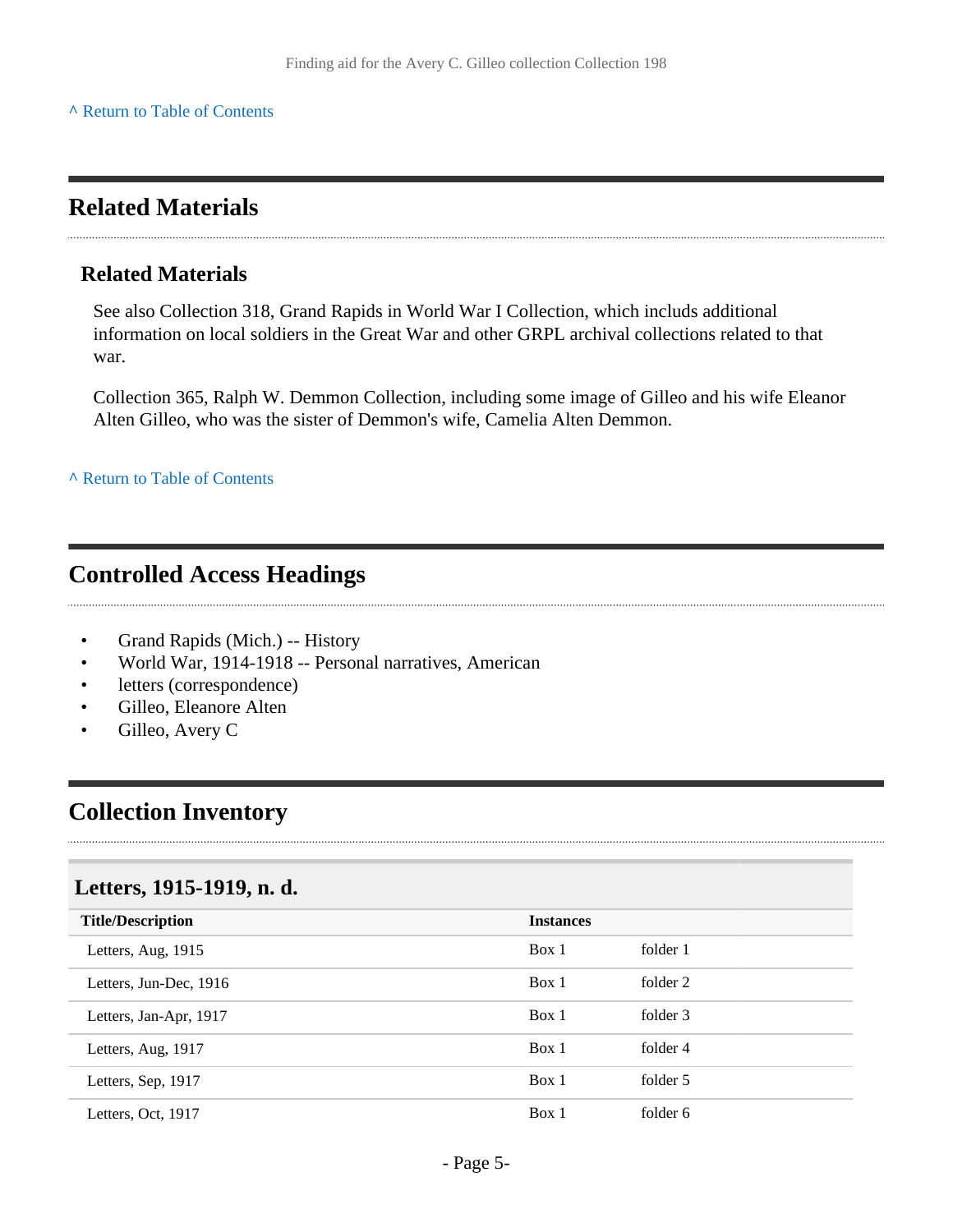| Box 2 | folder 1  |
|-------|-----------|
| Box 2 | folder 2  |
| Box 2 | folder 3  |
| Box 2 | folder 4  |
| Box 2 | folder 5  |
| Box 2 | folder 6  |
| Box 2 | folder 7  |
| Box 2 | folder 8  |
| Box 2 | folder 9  |
| Box 2 | folder 10 |
| Box 2 | folder 11 |
| Box 2 | folder 12 |
| Box 2 | folder 13 |
|       |           |
| Box 3 | folder 1  |
| Box 2 | folder 14 |
|       |           |

# <span id="page-5-0"></span>**Photographs, ca. 1919, n. d.**

<span id="page-5-1"></span>

| <b>Title/Description</b>                                                      | <b>Instances</b> |           |
|-------------------------------------------------------------------------------|------------------|-----------|
| Gilleo, Avery (in Model-T) $(2)$ , c1919                                      | Box 2            | folder 16 |
| World War I soldiers, 1919                                                    | Box 2            | folder 17 |
| Avery C. Gilleo, in uniform, c. 1919                                          | Box 2            | folder 18 |
| Avery Gilleo (2 poses, in uniform, attached to wood), c. 1919                 | Box 2            | folder 19 |
| Avery Gilleo (1 with Noble portrait folder), n.d., ca. 1940?                  | Box 2            | folder 20 |
| Portrait photo [2002. 060 added 5/13/2002]                                    | Box 2            | folder 21 |
| 2002. 060B Photos (6)                                                         | Box 2            | folder 22 |
| <b>Title/Description</b>                                                      | <b>Instances</b> |           |
| Eleanore Alten (later Mrs. Avery C. Gilleo) in WWI uniform<br>'Dress up' n.d. | Box 2            | folder 22 |
| Avery Gilleo in auto                                                          | Box 2            | folder 22 |
| Avery Gilleo in uniform near tents                                            | Box 2            | folder 22 |